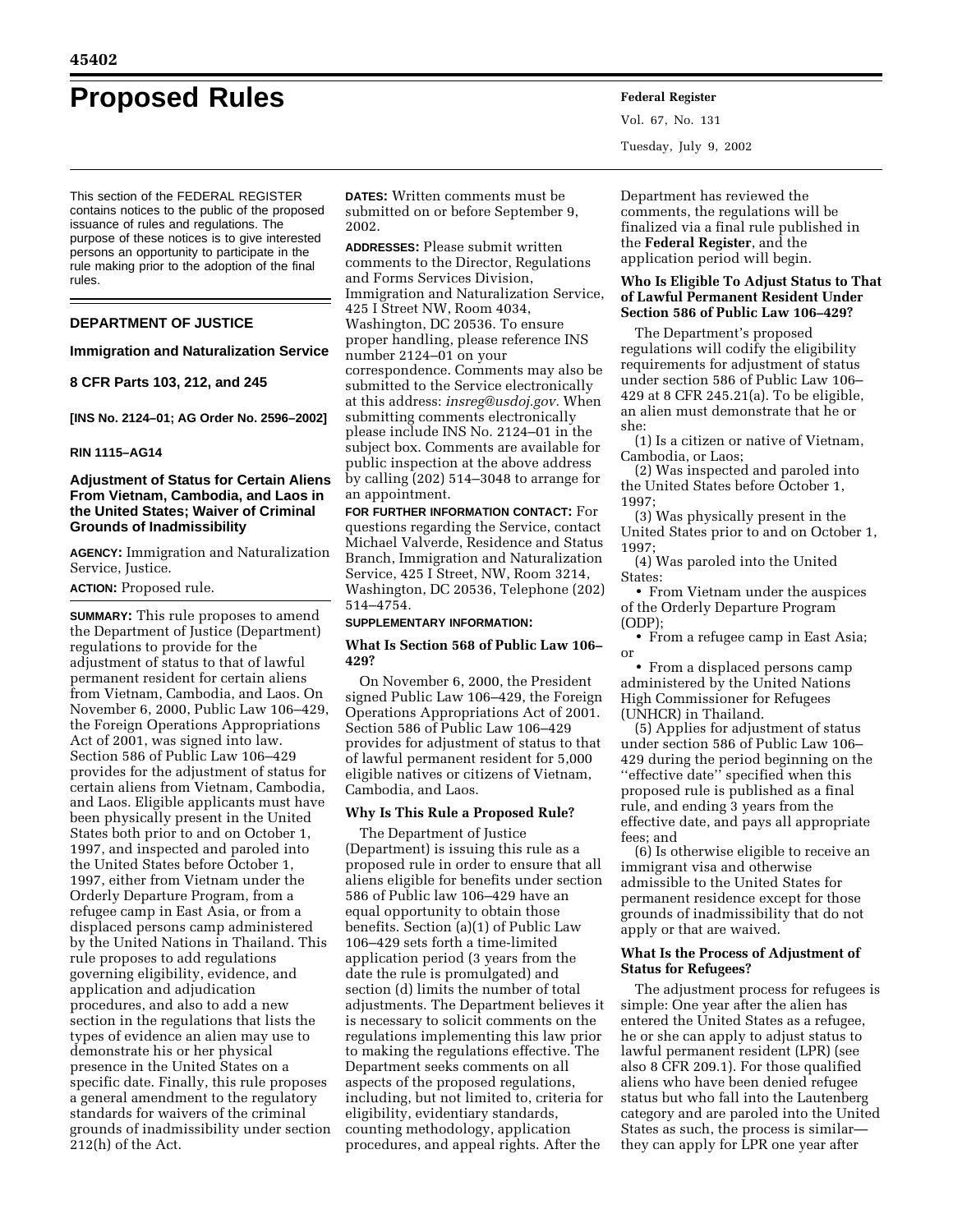entry. (For a discussion of the Lautenberg category, see the section below ''What is the Lautenberg Amendment?'' See also, 8 CFR 245.7)

This rule, by contrast, covers aliens who are not eligible to adjust to LPR status under either of the above provisions. This rule is intended to benefit aliens whose relatives have died or emigrated or never formed a qualifying relationship with the alien, those aliens paroled into the United States who have no relatives (such as former employees of the United States government), and those who were never formally denied refugee status. For the vast majority of the rule's beneficiaries, there is no route to adjustment other than this provision.

## **Is There a Limit on the Number of Adjustments Under Section 586 of Public Law 106–429?**

Yes, under section 586 of Public Law 106–429, the Attorney General has the authority to adjust the status of 5,000 aliens. Generally, the Department will adjudicate applications in the order in which they are submitted. The Service will assign a number to every application properly filed. The number will be assigned in ascending order, according to the filing date, except that, as discussed below, the Service will assign a number only if and when a necessary waiver is granted.

In the exercise of its discretion, the Service will adjudicate applications that do not require adjudication of a waiver to overcome any criminal, fraud, immigration violator, citizenship ineligibility, or illegal voting grounds of inadmissibility before those adjustment applications that do require such a waiver adjudication. These grounds of inadmissibility are identified in § 245.21(m)(3). The Department is of the view that applicants who seek waivers of such grounds have, by definition, violated the law in some way and are requesting the Attorney General to use his discretion to excuse that violation. Such applicants are not entitled to be given the same priority as those who have not engaged in conduct that would render them inadmissible to the United States and, accordingly, the Service will assign a priority to such applications according to the date that the requested waivers are granted, if that is the result, rather than the filing date of the application for adjustment.

Each alien granted adjustment of status under section 586 will count toward the 5,000 limit. The Service will monitor the total number of approvals in order to ensure that all applications pending appeal that are placed earlier in the queue could be approved within the

5,000 cap if the applications are granted on appeal. The Department's regulations concerning the 5,000 limit are at 8 CFR 245.21(m). The Department recommends that eligible aliens submit their applications as soon as possible after the final rule is promulgated in order to maximize their likelihood of getting a space within the 5,000 limit.

# **When Can Aliens File for Adjustment of Status Under Section 586 of Public Law 106–429?**

Aliens may apply during the 3-year application period, which commences on the effective date of any final regulations promulgated pursuant to section 586 of Public Law 106–429. Applications received prior to the beginning of the application period will be rejected and returned to the applicant. The Department's proposed regulations regarding the application period are at 8 CFR 245.21(b)(1).

## **What Was the Orderly Departure Program (ODP)?**

The ODP originated in 1979 under the initiative of the UNHCR in order to provide a safe, legal alternative to dangerous departures by boat, or over land, from Vietnam. Individuals who sought to leave Vietnam registered with the ODP office, situated in Bangkok, Thailand, where a case file was opened. Individuals, and close family members, were assigned tracking numbers, known as IV files. The first legal departure from Vietnam via the ODP was in December 1980.

Within the ODP, there were three subprograms: (1) The Regular Subprogram, which was reserved for applicants seeking family reunification and other individuals who demonstrated close connections with United States policies and programs prior to 1975; (2) the Reeducation Detainee Subprogram (which came to be known as the HO subprogram); and (3) the Amerasian Subprogram, for individuals who were fathered by Americans.

As a humanitarian response to an increasing demand for emigration from Vietnam, it was Service policy to offer Public Interest Parole to certain classes of applicants from within the ODP, including those who had been denied refugee status and those who were the beneficiaries of non-current relative visa petitions.

Many such parolees were ineligible, subsequent to arrival in the United States, to adjust their status under the provisions of section 599E of the Foreign Operations, Export Financing, and Related Appropriations Act of 1990

(Pub. L. 101–167) (the Lautenberg Amendment).

#### **What Is the Lautenberg Amendment?**

The Lautenberg Amendment is a means for aliens from certain nations (including Vietnam, Cambodia, and Laos) who have been denied refugee status but who are nevertheless granted a Public Interest Parole into the United States to adjust status to LPR. The beneficiaries of section 586 do not fall into this category because they were never considered for, and thus never denied, refugee status.

Parole status is technically a grant of entry into the United States and is different than admission. Aliens who have been admitted to a specific immigrant or nonimmigrant status (LPR, Refugee, H–1B, etc) may only be removed if the Service meets its burden of proof to show that the alien is deportable. In contrast, an alien in parole status is still technically facing admission, and if the Service places such an alien in removal proceedings, the burden of proof lies with the alien to show admissibility.

The Lautenberg Amendment specifically authorized individuals to apply for adjustment of status 1 year after arrival in the United States as a parolee. However, the language of the Lautenberg Amendment limited the ability to apply for adjustment to those individuals who had been paroled subsequent to a denial of refugee status. Therefore, individuals who were paroled as the beneficiary of a noncurrent relative visa petition could not apply for adjustment of status until a visa number became available. Additionally, dependent family members were paroled in the interest of maintaining family unity. These latter individuals have been left in a virtual indefinite parolee status because they were not beneficiaries of a specific relative visa petition.

The policy of offering Public Interest Parole ceased on September 30, 1994, although individuals previously authorized parole continued to travel to the United States after the date of cessation.

# **How Do Applicants Demonstrate That They Were Paroled Under the Auspices of the ODP?**

Persons eligible for the benefits of section 586 of Public Law 106–429 because they were paroled under the auspices of the ODP may locate their assigned tracking number, the IV file number, in several places. The number appears on the parole authorization letter, the transportation letter, or the Form I–94, Arrival-Departure Record,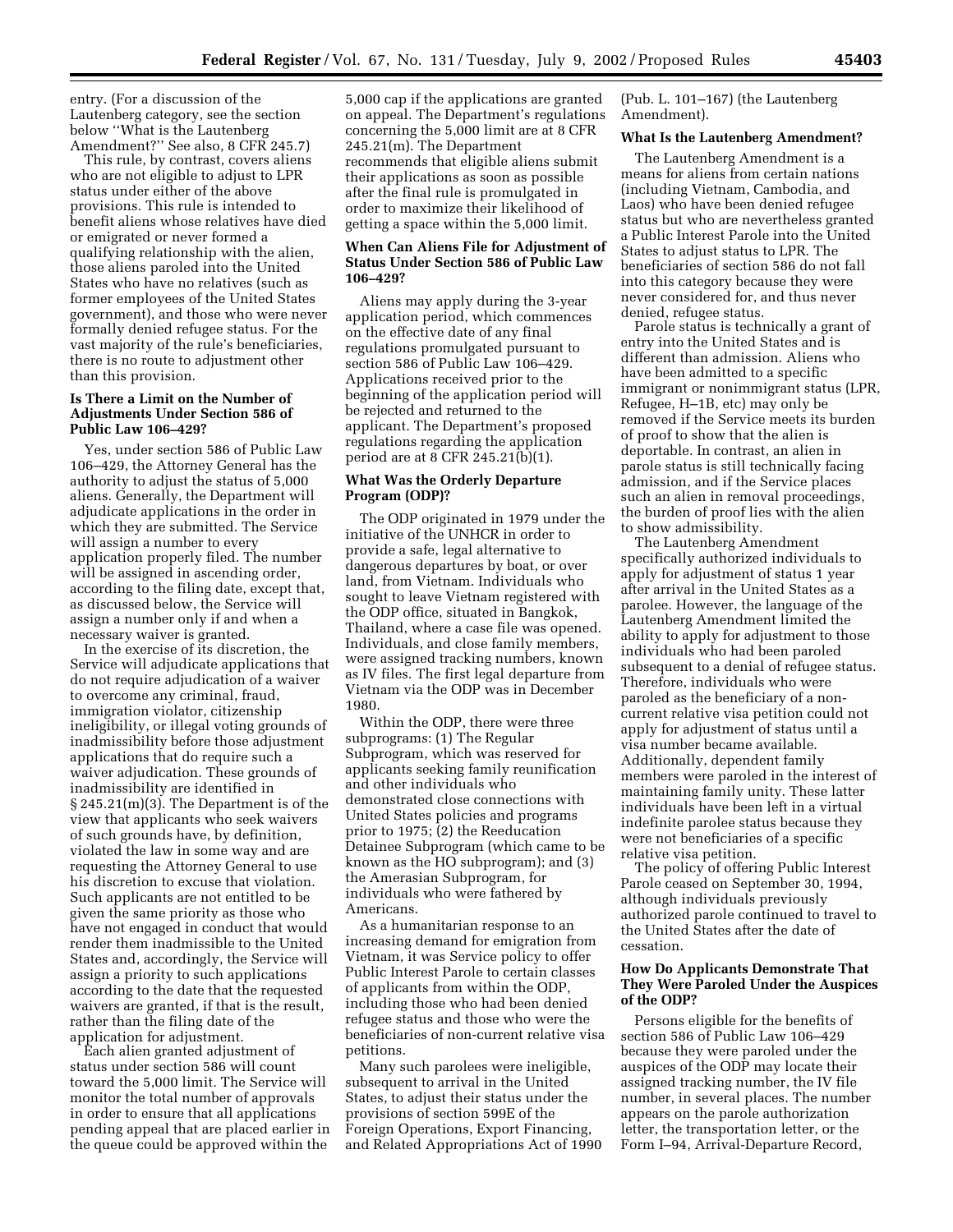issued to them. If the applicant no longer has any of these documents, the Department has a complete database for all individuals processed under the ODP and can verify an applicant's claim if requested in writing along with the Form I–485.

Verifying the alien's claim that he or she entered the United States under the auspices of the ODP should not add a significant time period to the total time it takes to adjudicate the application. There is no fee for making this request if it is made as part of the application for benefits under this provision.

## **How Do Applicants Demonstrate That They Were Paroled From a Refugee Camp in East Asia?**

Applicants who were paroled under different auspices than the ODP will have an identifiable United States Refugee Program (USRP) file number. That file number is prefaced with the first initial of the country of first asylum, *e.g.,* TXXXXXX = Thailand; SXXXXXX = Singapore; IXXXXXX = Indonesia, and so forth. The number appears on the Form I–94 issued to them.

## **How Do Applicants Demonstrate That They Were Paroled From a Displaced Persons Camp in Thailand That Was Administered by the UNHCR?**

This category comprises primarily Cambodian nationals who were initially in camps along the Thai-Cambodian border. These individuals should have a unique USRP file number representing Thailand, *i.e.,* TXXXXXX. Additionally, applicants from displaced persons camps would normally have the designation of HP–1, HP–2, or HP–3 on the Form I–94, or elsewhere in the Alien file (''A'' file). The ''A'' number and ''HP'' designation appear on the Form I– 94 issued to them.

If the applicant no longer has his or her Form I–94, he or she may request the Department to do a search of its files to determine whether that alien ever received either number or designation in writing along with the Form I–485.

# **What Grounds of Inadmissibility Do Not Apply When Applying for Adjustment of Status Under Section 586 of Public Law 106–429?**

The grounds of inadmissibility found at section 212(a)(4) of the Immigration and Nationality Act (Act), relating to public charge; (a)(5), relating to labor certification requirements and certifications for foreign healthcare workers; (a)(7)(A), relating to visa and travel documents; and (a)(9), relating to prior removals and unlawful presence, do not apply to applicants for

adjustment of status under section 586 of Public Law 106–429.

# **What Grounds of Inadmissibility May Be Waived When Applying for Adjustment of Status Under Section 586 of Public Law 106–429?**

Section 586(c) of Public Law 106–429 authorizes the Attorney General to waive the grounds of inadmissibility found at section 212(a)(1) of the Act, relating to health;  $(a)(6)(B)$ ,  $(a)(6)(C)$ , and (a)(6)(F), relating to failure to attend removal proceedings, misrepresentation, and document fraud violations, respectively; (a)(8)(A), relating to citizenship ineligibilities; and (a)(10)(B) and  $(a)(10)$  $(D)$ , relating to guardians of helpless aliens and unlawful voting. This waiver may be granted by the Attorney General (or by the Service as the Attorney General's delegate), in the exercise of his discretion, to prevent extreme hardship to the applicant, or to his or her United States citizen or lawful permanent resident spouse, parent, son, or daughter.

In addition to section 586(c), an individual seeking to adjust status under Public Law 106–429 may apply for any other immigrant waiver authorized under section 212 of the Act, if eligible. When a showing of extreme hardship is required for a waiver under any provision of section 212 of the Act, that hardship must be to one or more of the applicant's United States citizen or lawful permanent resident family members specified in that provision.

In some cases, the section 212 waiver supplements the provisions of section 586(c), while in others, such as criminal cases, section 212(h) of the Act is the exclusive means of relief. For example, individuals who are inadmissible on any of the medical grounds of section 212(a)(1)(A) of the Act have the option of applying for a waiver under section  $212(g)(1),(2)$ , or  $(3)$  of the Act, as applicable. Those individuals who are not eligible to apply under section 212(g) of the Act may apply for a waiver under section 586(c) of Public Law 106– 429, if they can establish the requisite extreme hardship. In contrast, the waiver provision of section 586(c) does not include any of the criminal grounds of section 212(a)(2) of the Act; however, section 212(h) of the Act authorizes a waiver in limited cases.

It is important to note that waivers of inadmissibility are granted in the discretion of the Attorney General. The Board of Immigration Appeals has held that, in assessing whether an applicant has met the burden that a waiver is warranted in the exercise of discretion, the adjudicator must balance adverse factors evidencing inadmissibility as a

lawful permanent resident with the social and humane considerations presented to determine if the grant of relief appears to be in the best interests of the United States. *Matter of Mendez-Moralez*, 21 I&N Dec. 296 (BIA 1996) (involving a waiver under section 212(h)(1)(B) of the Act). Establishment of extreme hardship and eligibility for a waiver requiring a showing of such hardship does not create an entitlement to the relief sought. *Id*.; *Matter of Cervantes-Gonzalez*, Int. Dec. 3380 (BIA 1999). Extreme hardship, once established, is but one favorable discretionary factor to be considered. *Id*.

Most recently, in the context of a case involving a waiver of a criminal ground of inadmissibility under section 209(c) of the Act, the Attorney General determined that favorable discretion should not be exercised for waivers involving violent or dangerous individuals, except in extraordinary circumstances. Extraordinary circumstances include situations where the alien has established exceptional and extremely unusual hardship, or situations where there are overriding national security or foreign policy considerations. Nevertheless, depending on the gravity of the underlying offense, the equities presented in such extraordinary circumstances may still be insufficient. *Matter of Jean*, 23 I&N Dec. 373 (A.G. 2002).

In view of these considerations, this proposed rule amends 8 CFR 212.7 to provide a general rule that the Service will exercise discretion in favor of the applicant in section 212(h) waiver cases that involve violent or dangerous crimes only in extraordinary circumstances. Moreover, depending on the nature and severity of the underlying offense to be waived, the Attorney General retains the discretion to determine that the mere existence of extraordinary circumstances is insufficient to warrant the grant of a waiver.

# **How Does an Individual Apply for the Waiver?**

In order to obtain a waiver of one or more grounds of inadmissibility, an applicant must file Form I–601, Application for Waiver of Grounds of Excludability, with the Form I–485, Application to Register Permanent Residence or Adjust Status. As mentioned previously under the heading, ''Is there a limit on the number of adjustments under section 586 of Public Law 106–429?'', the Department may give preference to those applicants who do not need a waiver of inadmissibility over certain applicants who do.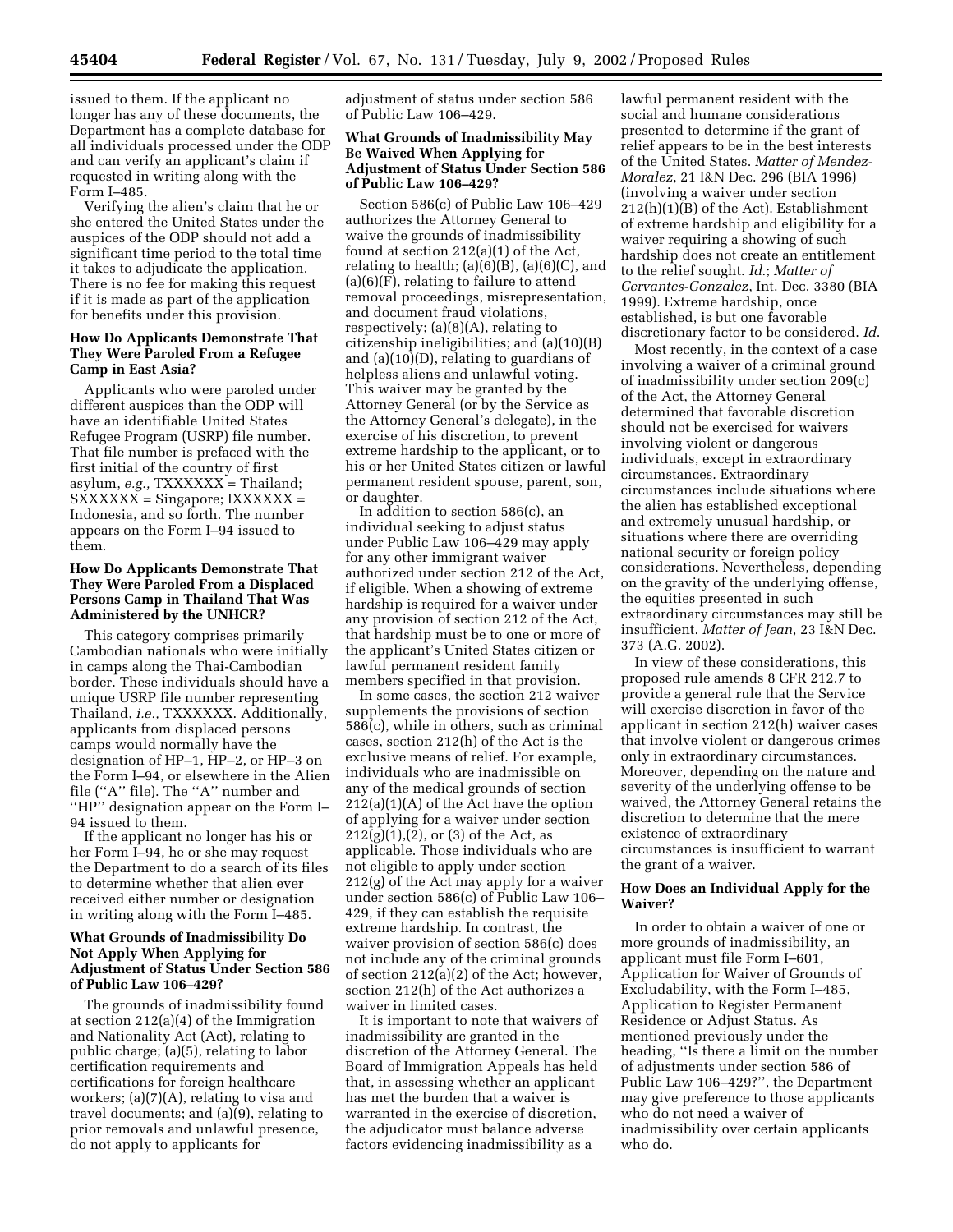# **Does an Applicant Have To Demonstrate That He or She Was Physically Present in the United States Prior to October 1, 1997?**

Yes, however an eligible applicant will be able to meet this requirement when he or she demonstrates that he or she was paroled into the United States via one of the three qualifying programs. The documentation demonstrating that the applicant was paroled into the United States via one of the three qualifying programs will contain a date. If the date of the alien's parole was prior to October 1, 1997, the Department will consider the applicant to have met the requirement that the applicant was physically present in the United States prior to October 1, 1997.

# **How Can an Applicant Demonstrate That He or She Was Physically Present in the United States on October 1, 1997?**

Applicants for adjustment of status under section 586 of Public Law 106– 429 must submit, at the time they file the application for adjustment of status, evidence that they were physically present in the United States on October 1, 1997.

The Act is silent as to the methods by which an applicant may demonstrate his or her physical presence in the United States on that date. Increasingly, adjustment of status provisions of the immigration laws are enacted with the requirement that applicants demonstrate their physical presence in the United States on a specific date (most recently, for example, the amendments to section 245(i) of the Act). The Department believes it is appropriate at this time to codify a single regulatory standard for demonstrating an alien's physical presence on a particular date. This is similar to the common standard for evidence, testimony, signature, and other requirements applicable to a wide range of applications and petitions. This rule adds a new § 245.22 that would provide guidance to aliens who need to demonstrate physical presence in the United States on any specific date (cross-referenced in proposed § 245.21(g)(2)). This new section regarding evidence largely corresponds to the existing regulations at 8 CFR 245.15(i) for aliens who must demonstrate physical presence on a specific date for purposes of the Haitian Refugee Immigrant Fairness Act of 1998, section 902 of Division A of Public Law 105–277 (HRIFA). The rule incorporates, in part, the forms of documentation accepted for HRIFA applicants regarding physical presence (8 CFR 245.15(i) and (j)(2)) and adopts them as examples of possible proof of

physical presence for adjustment of status under section 586 of Public Law 106–429. The Department is also soliciting comments on what type of evidence can be best used to demonstrate an alien's physical presence in the United States for a specific date (in this case October 1, 1997).

# **Are the Dependents of Aliens Eligible To Adjust Status Under Section 586 of Public Law 106–429 Eligible To Adjust Status?**

Section 586 of Public law 106–429 does not provide for the derivative adjustment of status for the spouse and children of aliens who adjust status under this law. To obtain lawful permanent resident status under this law, the spouse or child must be eligible under the terms of this law in his or her own right, and must apply on his or her own behalf. To the extent possible, the Service will adjudicate applications from family members at the same time.

If an alien who adjusts status to that of lawful permanent resident (LPR) under section 586 of Public Law 106– 429 has an alien spouse, child, or unmarried son or daughter who is not eligible in his or her own right, the LPR may file Form I–130, Petition for Alien Relative, to begin the regular immigration process for the spouse, child, or unmarried son or daughter.

# **Where and How Do Eligible Aliens File for Adjustment of Status Under Section 586 of Public Law 106–429?**

When the regulations are effective and the 3-year application period begins, the Service will provide aliens eligible to adjust status to that of lawful permanent resident under section 586 of Public Law 106–429 with an address for the filing of Form I–485.

Applicants must be physically present in the United States, and must submit the associated filing fee, currently \$255 (\$160 for applicants under 14 years of age), or request that the fee be waived pursuant to 8 CFR 103.7(c). Applicants ages 14 through 79 must also submit a \$50 fingerprinting fee. Under Part 2, question h of Form I–485, applicants must write ''INDOCHINESE PAROLEE P.L. 106–429'' to indicate that they are applying based on this provision.

# **Is an Alien Currently in Proceedings Eligible To Apply?**

An alien in proceedings who believes he or she is eligible for adjustment of status under section 586 of Public Law 106–429 may apply directly to the Service. In order to be eligible, however, an applicant for adjustment of status must be otherwise admissible to the

United States. The Department notes that, depending on the alien's circumstances and the charges brought, the immigration proceedings may have an effect on the alien's admissibility. If an alien is found inadmissible on a ground that cannot be waived, the alien will not be eligible for adjustment of status under section 586.

In order to maintain control of the adjudication of applicants under the 5,000 limit, this rule provides that the Service will adjudicate all of these cases, not the immigration judges, or the Board of Immigration Appeals. Accordingly, an alien who is currently in proceedings who alleges eligibility for adjustment of status under section 586 of Public Law 106–429 should contact Service counsel to request Service consent to the filing of a joint motion for administrative closure of the immigration proceedings while any application filed is pending with the Service. The Service will exercise its discretion on a case-by-case basis in determining whether to join in motions for administrative closure.

# **Is an Alien Who Already Is the Subject of a Final Order of Removal, Deportation, or Exclusion Eligible To Apply Under Section 586 of Public Law 106–429?**

An alien with a final order of removal, deportation, or exclusion who is eligible for adjustment of status under section 586 of Public Law 106–429 is not precluded from filing an application for adjustment of status with the Service. In order to be eligible, however, an applicant for adjustment of status must be otherwise admissible to the United States, and the Department notes that many aliens who are the subject of a final order of exclusion, deportation, or removal will be unable to satisfy that requirement. Only those aliens who have been found removable under circumstances that establish an alien's inadmissibility on a ground that may be waived under section 586 of Public Law 106–429 would be eligible for adjustment under this provision.

Moreover, this rule contains a substantial general constraint on the exercise of discretion to grant waivers under section 212(h) of the Act relating to violent or dangerous crimes and provides that aliens who require a waiver of criminal and certain other grounds of inadmissibility may be accorded a priority date only as of the date of the granting of the necessary waivers, rather than the date of the filing of the application.

Accordingly, this section does not automatically stay the order of removal, deportation, or exclusion. An eligible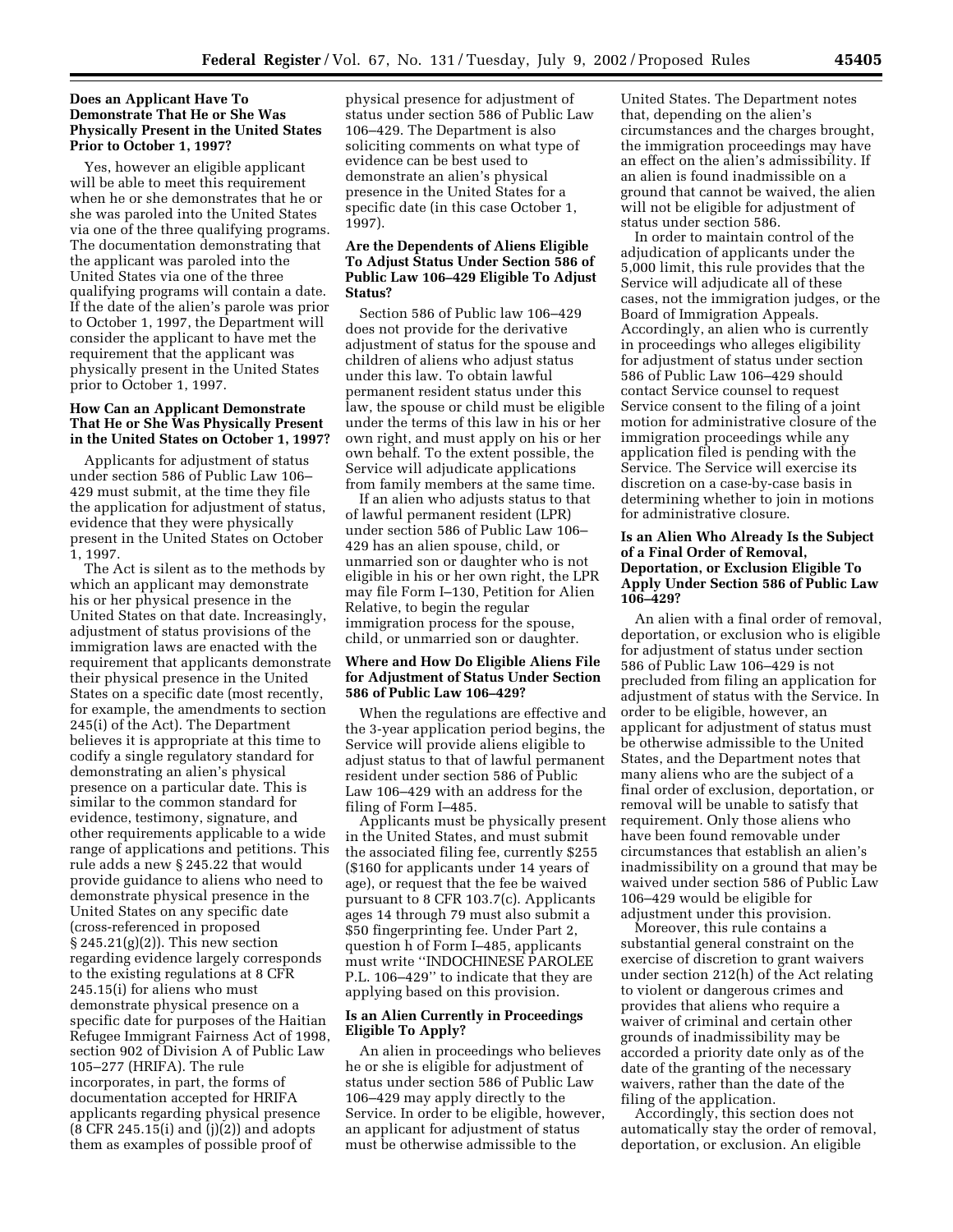alien may request that the district director with jurisdiction over his or her place of residence grant a stay of removal for the pendency of the application. The regulations governing such a request are found at 8 CFR 241.6. Only the Service may grant such a stay relating to an application for adjustment of status under this section.

If the Service approves the application for adjustment of status, the Service shall provide notice to the immigration judge or the Board. The filing of such notice will constitute the automatic re-opening of the alien's immigration proceedings, vacating the final removal order and terminating the re-opened proceedings.

# **How Can Applicants for Adjustment of Status Under Section 586 of Public Law 106–429 Obtain Employment Authorization While Their Application for Adjustment of Status Is Pending?**

Applicants may obtain employment authorization based on their pending Form I–485 by submitting Form I–765, Application for Employment Authorization, and the \$120 application fee unless the fee is waived. An applicant may submit Form I–765 simultaneously with the Form I–485 or at any time while the Form I–485 is pending. If the Service approves Form I–765, the applicant will be issued an employment authorization document.

# **Will an Applicant Filing an Application for Adjustment of Status Under Section 586 of Public Law 106–429 With the Service Be Required To Appear for an Interview?**

The Service may require applicants for adjustment of status to appear for an interview, in the exercise of discretion.

# **Can an Applicant Travel Outside the United States While the Application Is Pending?**

This rule does not prevent applicants with pending applications for adjustment of status from traveling abroad while their application is pending. However, in order to be eligible to lawfully re-enter the United States and avoid the abandonment of the application for adjustment of status, the Department will require that the alien obtain advance permission to travel (known as advance parole) from the Service prior to departing the United States. To obtain advance parole, applicants need to submit Form I–131, Application for a Travel Document, along with the \$110 filing fee.

However, the Department notes that, if an alien under a final order of removal leaves the country, that would constitute a self-deportation unless the

alien had previously been granted a waiver of any applicable grounds of inadmissibility before departing from the United States. Such an alien would need to obtain advance parole in addition to obtaining the necessary waivers of inadmissibility.

# **What Documentation Will Be Issued if the Adjustment of Status Application Is Approved?**

After processing of the Form I–485 is completed, the Service will mail a notice of the decision to the applicant. If the application has been approved, the Service will issue a notice of approval instructing an alien to go to a local INS office to fill out Form I–89, which collects the necessary information to produce the Form I–551. To obtain temporary evidence of lawful permanent resident status, the applicant may present the original approval notice and his or her passport or other photo identification at his or her local Service office. The local Service office will issue temporary evidence of lawful permanent resident status after verifying the approval of the adjustment of status application. If the applicant is not in possession of an unexpired passport in which such temporary evidence may be endorsed, he or she should also submit two photographs meeting the Alien Documentation, Identification, and Telecommunication System specifications described on Form M–378 so that the Service may prepare and issue alternate temporary evidence of lawful permanent residence status.

# **What Date Will Be Recorded as the ''Record of Permanent Residence'' for Aliens Granted Lawful Permanent Resident Status Under Section 586 of Public Law 106–429?**

Upon the approval of an application for adjustment of status, the Service will record the alien's admission for lawful permanent residence as of the date of the alien's inspection and parole before October 1, 1997, under the ODP, from a refugee camp in East Asia, or from a displaced persons camp administered by UNHCR in Thailand.

# **If the Service Denies an Alien's Application for Adjustment of Status Under Section 586 of Public Law 106– 429, Is There an Appeal?**

Yes, the alien may appeal to the Administrative Appeals Office when the Service denies an application. Procedures are contained in 8 CFR 103.3(a)(2).

When an alien appeals the denial of his or her application to adjust status under section 586 of Public Law 106– 429, he or she will retain the same spot in the adjustment queue, with respect to the 5,000 limit on total adjustments under section 586 of Public Law 106– 429. In other words, the Service will reserve space within the 5,000 limit on adjustments under section 586 of Public Law 106–429 for appellants who would have been able to adjust within the 5,000 limit had their applications been approved during the initial Service adjudication.

# **Regulatory Flexibility Act**

The Attorney General, in accordance with the Regulatory Flexibility Act (5 U.S.C. 605(b)), has reviewed this regulation and, by approving it, certifies that this rule will not have a significant economic impact on a substantial number of small entities. This rule would affect certain individuals from Vietnam, Cambodia, and Laos by implementing the adjustment of status provisions of section 586 of Public Law 106–429. This rule will have no effect on small entities as that term is defined in 5 U.S.C. 601(6).

#### **Unfunded Mandates Reform Act of 1995**

This rule will not result in the expenditure by State, local and tribal governments, in the aggregate, or by the private sector, of \$100 million or more in any one year, and it will not significantly or uniquely affect small governments. Therefore, no actions were deemed necessary under the provisions of the Unfunded Mandates Reform Act of 1995.

## **Small Business Regulatory Enforcement Fairness Act of 1996**

This rule is not a major rule as defined by section 251 of the Small Business Regulatory Enforcement Act of 1996. 5 U.S.C. 804. This rule will not result in an annual effect on the economy of \$100 million or more; a major increase in costs or prices; or significant adverse effects on competition, employment, investment, productivity, innovation, or on the ability of the United States-based companies to compete with foreignbased companies in domestic and export markets.

#### **Executive Order 12866**

This rule is considered by the Department of Justice, to be a ''significant regulatory action'' under Executive Order 12866, section 3(f), Regulatory Planning and Review. Accordingly, this rule has been submitted to the Office of Management and Budget for review.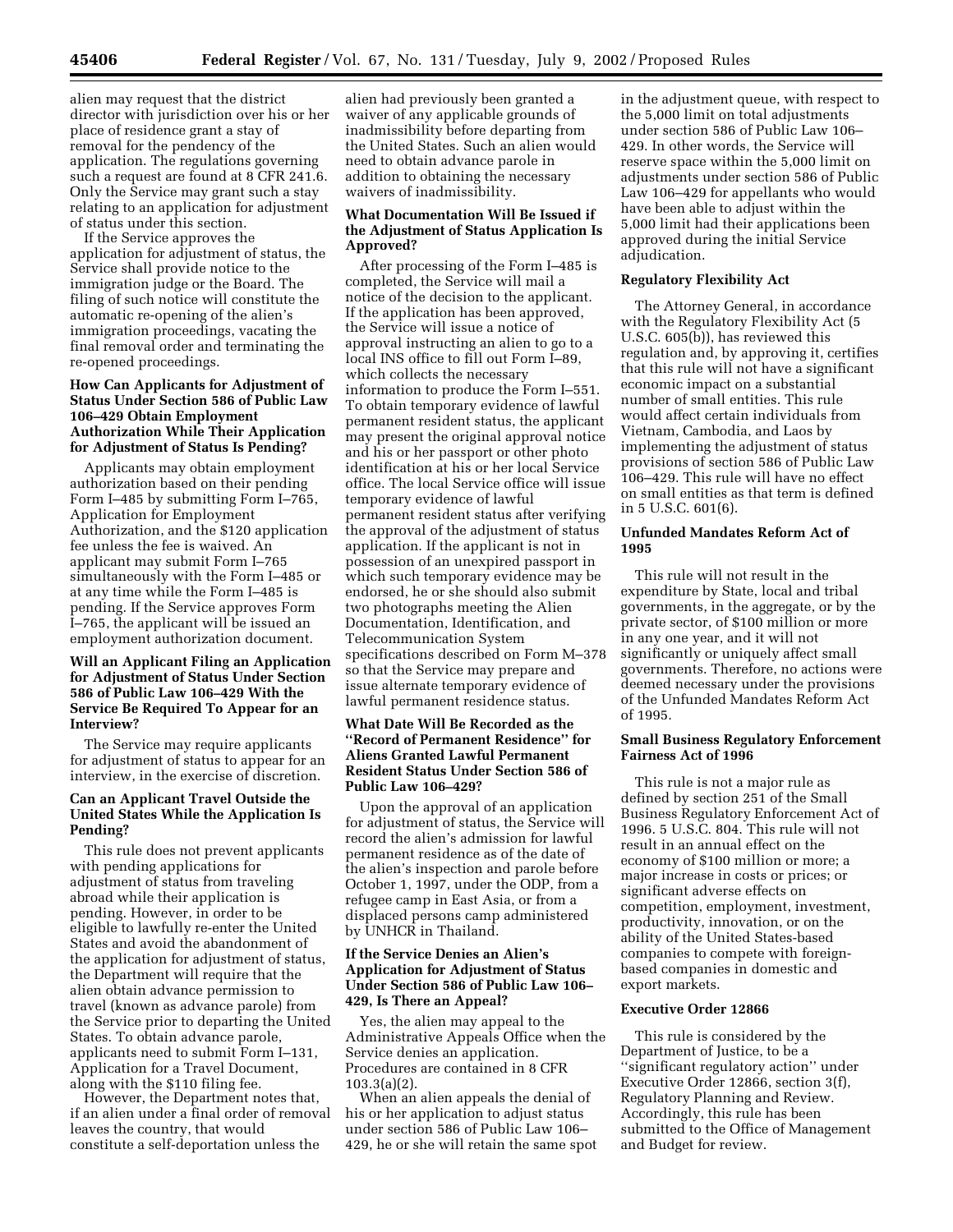## **Executive Order 13132**

This rule will not have substantial direct effects on the States, on the relationship between the National Government and the States, or on the distribution of power and responsibilities among the various levels of government. Therefore, in accordance with section 6 of Executive Order 13132, it is determined that this rule does not have sufficient federalism implications to warrant the preparation of a federalism summary impact statement.

## **Executive Order 12988**

This rule meets the applicable standards set forth in sections 3(a) and 3(b)(2) of Executive Order 12988.

#### **Paperwork Reduction Act**

The information collection requirement (Form I–485) contained in this rule was previously approved for use by the Office of Management and Budget (OMB). The OMB control number for this information collection is 1115–0053.

This proposed rule permits certain aliens from Vietnam, Cambodia, and Laos to adjust status. In addition to the evidence required by Form I–485, this rule at § 245.21(g)(2) requires applicants to demonstrate that they were physically present in the United States on October 1, 1997 by supplying the evidence outlined in § 245.22. This additional documentation is considered an information collection.

Written comments are encouraged and will be accepted until September 9, 2002. Your comments should address one or more of the following four points:

(1) Evaluating whether the collection of information is necessary for the proper performance of the functions of the agency, including whether the information will have practical utility;

(2) Evaluating the accuracy of the agency's estimate of the burden of the collection of information, including the validity of the methodology and assumptions used;

(3) Enhancing the quality, utility, and clarity of the information to be collected; and

(4) Minimizing the burden of the collection of the information on those who are to respond, including through the use of any and all appropriate automated, electronic, mechanical, or other technological collection techniques or other forms of information technology, *e.g.,* permitting electronic submission of responses.

*Overview of This Information Collection* 

(1) Type of information collection: New

(2) Title of Form/Collection: Application requirements for the adjustment of status under section 586 of Public Law 106–429.

(3) Agency form number, if any, and the applicable component of the Department of Justice sponsoring the collection: No form number, Immigration and Naturalization Service.

(4) Affected public who will be asked or required to respond, as well as a brief abstract: Individuals. Section 586 of Public Law 106–429 allows certain aliens from Vietnam, Cambodia, and Laos to adjust status to lawful permanent resident. The information collection is necessary in order for the Service to make a determination that the eligibility requirements and conditions are met regarding the alien.

(5) An estimate of the total number of respondents and the amount of time estimated for an average respondent to respond: 5,000 respondents at 30 minutes per response.

(6) An estimate of the total of public burden (in hours) associated with the collection: Approximately 2,500 burden hours.

All comments and suggestions or questions regarding additional information should be directed to the Immigration and Naturalization Service, Regulations and Forms Services Division, 425 I Street, NW., Room 4034, Washington, DC 20536; Attention: Richard A. Sloan, Director, (202)514– 3241.

# **List of Subjects**

#### *8 CFR Part 103*

Administrative practice and procedure, Authority delegations (Government agencies), Freedom of information, Privacy, Reporting and recordkeeping requirements, Surety bonds.

# *8 CFR Part 212*

Administrative practice and procedure, Aliens, Passports and visas, Immigration, Reporting and recordkeeping requirements.

#### *8 CFR Part 245*

Aliens, Immigration, Reporting and recordkeeping requirements.

Accordingly, chapter I of title 8 of the Code of Federal Regulations is proposed to be amended as follows:

# **PART 103—POWERS AND DUTIES OF SERVICE OFFICERS; AVAILABILITY OF SERVICE RECORDS**

1. The authority citation for part 103 continues to read as follows:

**Authority:** 5 U.S.C. 552, 552a; 8 U.S.C. 1101, 1103, 1304, 1356; 31 U.S.C. 9701; E.O.

12356; 47 FR 14874, 15557, 3 CFR, 1982 Comp., p 166; 8 CFR part 2.

## **§ 103.1 [Amended]**

2. Section 103.1(f)(3)(iii)(C) is amended by adding the phrase ''or section 586 of Public Law 106–429'' immediately after ''October 28, 1977''.

# **PART 212—DOCUMENTARY REQUIREMENTS: NONIMMIGRANTS; WAIVERS; ADMISSION OF CERTAIN INADMISSIBLE ALIENS; PAROLE**

3. The authority citation for part 212 continues to read as follows:

**Authority:** 8 U.S.C. 1101, 1102, 1103, 1182, 1184, 1187, 1225, 1226, 1227; 8 CFR part 2.

4. Section 212.7 is amended by adding paragraph (d) to read as follows:

# **§ 212.7 Waiver of certain grounds of inadmissibility.**

\* \* \* \* \* (d) *Criminal grounds of inadmissibility involving violent or dangerous crimes.* The Service, in general, will exercise discretion not to grant waivers of the criminal grounds of inadmissibility involving violent or dangerous crimes, except in extraordinary circumstances, such as those involving national security or foreign policy considerations, or cases in which an alien clearly demonstrates that the denial of status adjustment would result in exceptional and extremely unusual hardship. Moreover, depending on the gravity of the alien's underlying criminal offense, a showing of extraordinary circumstances might still be insufficient.

# **PART 245—ADJUSTMENT OF STATUS TO THAT OF PERSON ADMITTED FOR PERMANENT RESIDENCE**

5. The authority citation for part 245 continues to read as follows:

**Authority:** 8 U.S.C. 1101, 1103, 1182, 1255; sec. 202, Pub. L. 105–100, 111 Stat. 2160, 2193; sec. 902, Pub. L. 105–277, 112 Stat. 2681; 8 CFR part 2.

6. Section 245.15(i) is revised to read as follows:

## **§ 245.15 Adjustment of status of certain Haitian nationals under the Haitian Refugee Immigrant Fairness Act of 1998 (HRIFA).**

\* \* \* \* \* (i) *Evidence of presence in the United States on December 31, 1995.* An alien seeking HRIFA benefits as a principal applicant must provide with the application evidence establishing the alien's presence in the United States on December 31, 1995. Such evidence may consist of the evidence listed in § 245.22.

\* \* \* \* \*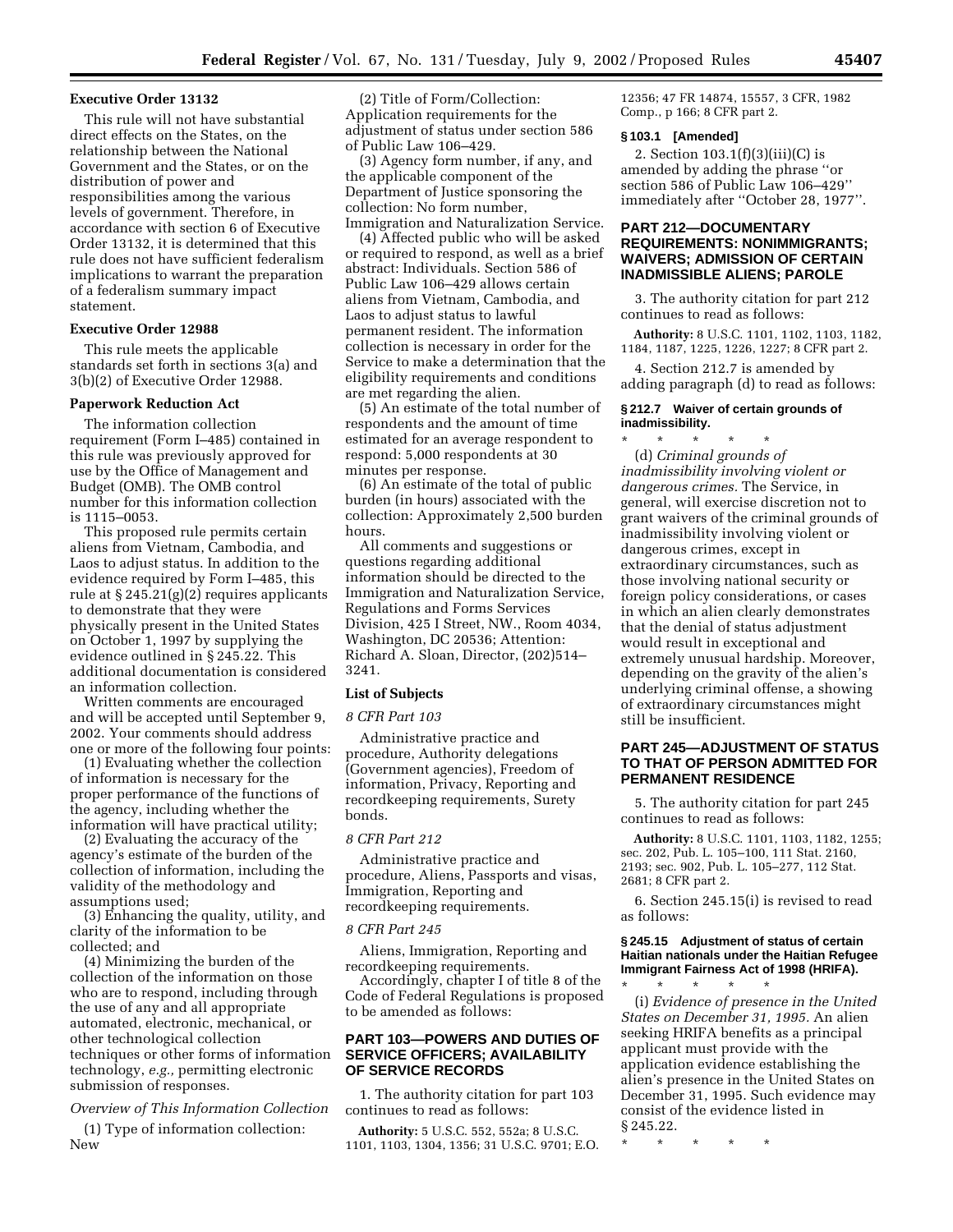7. Section 245.21 is added to read as follows:

#### **§ 245.21 Adjustment of status of certain nationals of Vietnam, Cambodia, and Laos (section 586 of Pub. L. 106–429).**

(a) *Eligibility.* The Service may adjust the status to that of a lawful permanent resident, a native or citizen of Vietnam, Cambodia, or Laos who:

(1) Was inspected and paroled into the United States before October 1, 1997;

(2) Was paroled into the United States from Vietnam under the auspices of the Orderly Departure Program (ODP), a refugee camp in East Asia, or a displaced person camp administered by the United Nations High Commissioner for Refugees (UNHCR) in Thailand;

(3) Was physically present in the United States prior to and on October 1, 1997;

(4) Files an application for adjustment of status in accordance with paragraph (b) of this section during the 3-year application period; and

(5) Is otherwise eligible to receive an immigrant visa and is otherwise admissible as an immigrant to the United States except as provided in paragraphs (e) and (f) of this section.

(b) *Applying for benefits under section 586 of Public Law 106–429.*

(1) *Application period.* The application period lasts from the effective date when this rule is published as a final rule until 3 years from the effective date. The Service will accept applications received after the end of the application period, but only if the 5,000 limit on adjustments has not been reached prior to the end of the 3 year application period, and the application bears an official postmark dated on or before the final day of the application period. Postmarks will be evaluated in the following manner:

(i) If the postmark is illegible or missing, the Service will consider the application to be timely filed if it is received on or before 3 business days after the end of the application period.

(ii) In all instances, the burden of proof is on the applicant to establish timely filing of an application.

(2) *Application.* An alien must be physically present in the United States to apply for adjustment of status under section 586 of Public Law 106–429. An applicant must submit Form I–485, Application to Register Permanent Residence or Adjust Status, along with the appropriate application fee contained in § 103.7(b)(1) of this chapter. Applicants who are 14 through 79 must also submit the fingerprinting service fee provided for in § 103.7(b)(1) of this chapter. Each application filed

must be accompanied by evidence establishing eligibility as provided in paragraph (g) of this section; two photographs as described in the Form I– 485 instructions; a completed Biographic Information Sheet (Form G– 325A) if the applicant is between 14 and 79 years of age; a report of medical examination (Form I–693 and vaccination supplement) specified in § 245.5; and, if needed, an application for waiver of inadmissibility. Under Part 2, question h of Form I–485, applicants must write ''INDOCHINESE PAROLEE P.L. 106–429''. Applications must be sent to: INS Nebraska Service Center, PO Box 87485, Lincoln NE 68501–7485.

(c) *Applications from aliens in immigration proceedings.* An alien in pending immigration proceedings who believes he or she is eligible for adjustment of status under section 586 of Public Law 106–429 must apply directly to the Service in accordance with paragraph (b)(2) of this section. An immigration judge or the Board of Immigration Appeals Board may not adjudicate applications for adjustment of status under this section. An alien who is currently in immigration proceedings who alleges eligibility for adjustment of status under section 586 of Public Law 106–429 may contact Service counsel after filing their application to request the consent of the Service to the filing of a joint motion for administrative closure. Unless the Service consents to such a motion, the immigration judge or the Board may not defer or dismiss the proceeding in connection with section 586 of Public Law 106–429.

(d) *Applications from aliens with final orders of removal, deportation or exclusion.* An alien with a final order of removal, deportation, or exclusion who believes he or she is eligible for adjustment of status under section 586 of Public Law 106–429 must apply directly to the Service in accordance with paragraph (b) of this section.

(1) An application under this section does not automatically stay the order of removal, deportation, or exclusion. An alien who is eligible for adjustment of status under section 586 of Public Law 106–429 may request that the district director with jurisdiction over the alien grant a stay of removal during the pendency of the application. The regulations governing such a request are found at 8 CFR 241.6.

(2) The Service in general will exercise its discretion not to grant a stay of removal, deportation or exclusion with respect to an alien who is inadmissible on any of the grounds specified in paragraph (m)(3) of this section, unless there is substantial

reason to believe that the Service will grant the necessary waivers of inadmissibiilty.

(3) An immigration judge or the Board may not grant a motion to re-open or stay in connection with an application under this section.

(4) If the Service approves the application, the approval will constitute the automatic re-opening of the alien's immigration proceedings, vacating of the final order of removal, deportation, or exclusion, and termination of the reopened proceedings.

(e) *Grounds of inadmissibility that do not apply.* In making a determination of whether or not an applicant is otherwise eligible for admission to the United States for lawful permanent residence under the provisions of section 586 of Public Law 106–429, the grounds of inadmissibility under sections 212(a)(4),  $(a)(5)$ ,  $(a)(7)(A)$ , and  $(a)(9)$  of the Act shall not apply.

(f) *Waiver of grounds of inadmissibility.* In connection with an application for adjustment of status under this section, the alien may apply for a waiver of the grounds of inadmissibility under sections 212(a)(1),  $(a)(6)(B)$ ,  $(a)(6)(C)$ ,  $(a)(6)(F)$ ,  $(a)(8)(A)$ ,  $(a)(10)(B)$ , and  $(a)(10)(D)$  of the Act as provided in section 586(a) of Public Law 106–429, if the alien demonstrates that a waiver is necessary to prevent extreme hardship to the alien, or to the alien's spouse, parent, son or daughter who is a U.S. citizen or an alien lawfully admitted for permanent residence. In addition, the alien may apply for any other waiver of inadmissibility under section 212 of the Act, if eligible. In order to obtain a waiver for any of these grounds, an applicant must submit Form I–601, Application for Waiver of Grounds of Excludability, with the application for adjustment.

(g) *Evidence.* Applicants must submit evidence that demonstrates they are eligible for adjustment of status under section 586 of Public Law 106–429. Such evidence shall include the following:

(1) A birth certificate or other record of birth;

(2) Documentation to establish that the applicant was physically present in the United States on October 1, 1997, under the standards set forth in § 245.22.

(3) A copy of the applicant's Arrival-Departure Record (Form I–94) or other evidence that the alien was inspected or paroled into the United States prior to October 1, 1997, from one of the three programs listed in paragraph (a)(2) of this section. Subject to verification, documentation pertaining to paragraph (a)(2) of this section is already contained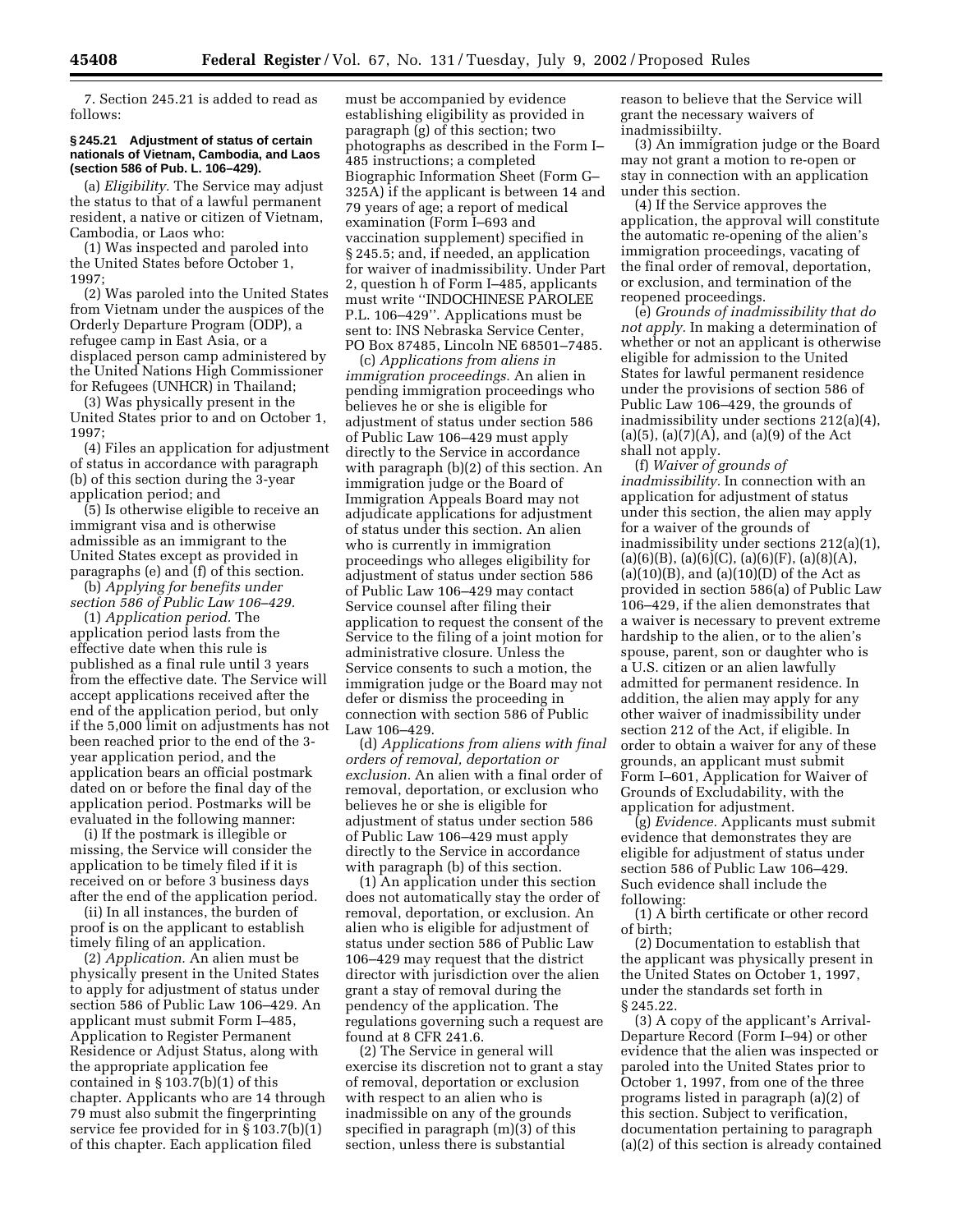in Service files and the applicant may submit an affidavit to that effect in lieu of actual documentation.

(h) *Employment authorization.* Applicants who want to obtain employment authorization based on a pending application for adjustment of status under this section may submit Form I–765, Application for Employment Authorization, along with the application fee listed in 8 CFR 103.7(b)(1). If the Service approves the application for employment authorization, the applicant will be issued an employment authorization document.

(i) *Travel while an application to adjust status is pending.* An alien may travel abroad while an application to adjust status is pending. Applicants must obtain advance parole in order to avoid the abandonment of their application to adjust status. An applicant may obtain advance parole by filing Form I–131, Application for a Travel Document, along with the application fee listed in 8 CFR 103.7(b)(1). If the Service approves Form I–131, the alien will be issued Form I–512, Authorization for the Parole of an Alien into the United States. Aliens granted advance parole will still be subject to inspection at a Port-of-Entry.

(j) *Approval and date of admission as a lawful permanent resident.* When the Service approves an application to adjust status to that of lawful permanent resident based on section 586 of Public Law 106–429, the applicant will be notified in writing of the Service's decision. In addition, the record of the alien's admission as a lawful permanent resident will be recorded as of the date of the alien's inspection and parole into the United States, as described in paragraph (a)(1) of this section.

(k) *Notice of denial.* When the Service denies an application to adjust status to that of lawful permanent resident based on section 586 of Public Law 106–429, the applicant will be notified of the decision in writing.

(l) *Administrative review.* An alien whose application for adjustment of status under section 586 of Public Law 106–429 is denied by the Service may appeal the decision to the Administrative Appeals Office in accordance with 8 CFR 103.3(a)(2).

(m) *Number of adjustments permitted under this section—*(1) *Limit.* No more than 5,000 aliens may have their status adjusted to that of a lawful permanent resident under section 586 of Public Law 106–429.

(2) *Counting procedures.* Each alien granted adjustment of status under this section will count towards the 5,000

limit. The Service will assign a number, ascending chronologically by filing date, to all applications properly filed in accordance with paragraphs (b) and (g) of this section. Except as described in paragraph (m)(3) of this section, the Service will adjudicate applications in that order until it reaches 5,000 approvals under this part. Applications initially denied but pending on appeal will retain their place in the queue by virtue of their number, pending the Service's adjudication of the appeal.

(3) *Applications submitted with a request for the waiver of a ground of inadmissibility.* In the discretion of the Service, applications that do not require adjudication of a waiver of inadmissibility under section 212(a)(2),  $(a)(6)(B)$ ,  $(a)(6)(F)$ ,  $(a)(8)(A)$ , or  $(a)(10)(D)$ of the Act may be approved and assigned numbers within the 5,000 limit before those applications that do require a waiver of inadmissibility under any of those provisions. Applications requiring a waiver of any of those provisions will be assigned a number chronologically by the date of approval of the necessary waivers rather than the date of filing of the application.

8. Section 245.22 is added to read as follows:

#### **§ 245.22 Evidence to demonstrate an alien's physical presence in the United States on a specific date.**

(a) *Evidence.* Generally, an alien who is required to demonstrate his or her physical presence in the United States on a specific date in connection with an application to adjust status to that of an alien lawfully admitted for permanent residence should submit evidence according to this section. In cases where more specific regulations or instructions for the form(s) relating to a particular adjustment of status provision have been issued, such regulations or instructions for the form(s) are controlling to the extent that they conflict with this section and must be followed.

(b) *The number of documents.* If no one document establishes the alien's physical presence on the required date, he or she may submit several documents establishing his or her physical presence in the United States prior to, and after that date.

(c) *Service-issued documentation.* To demonstrate physical presence on a specific date, the alien may submit Service-issued documentation. Examples of acceptable Service documentation include, but are not limited to, photocopies of:

(1) Form I–94, Arrival-Departure Record, issued upon the alien's arrival in the United States;

(2) Form I–862, Notice to Appear, issued by the Service on or before the required date;

(3) Form I–122, Notice to Applicant for Admission Detained for Hearing before Immigration Judge, issued by the Service on or prior to the required date, placing the applicant in exclusion proceedings under section 236 of the Act (as in effect prior to April 1, 1997);

(4) Form I–221, Order to Show Cause, issued by the Service on or prior to the required date, placing the applicant in deportation proceedings under sections 242 or 242A (redesignated as section 238) of the Act (as in effect prior to April 1, 1997); or

(5) Any application or petition for a benefit under the Act filed by or on behalf of the applicant on or prior to the required date which establishes his or her presence in the United States, or a fee receipt issued by the Service for such application or petition.

(d) *Government-issued documentation.* To demonstrate physical presence on the required date, the alien may submit other government documentation. Other government documentation issued by a Federal, State, or local authority must bear the signature, seal, or other authenticating instrument of such authority (if the document normally bears such instrument), be dated at the time of issuance, and bear a date of issuance not later than the required date. For this purpose, the term Federal, State, or local authority includes any governmental, educational, or administrative function operated by Federal, State, county, or municipal officials. Examples of such other documentation include, but are not limited to:

(1) A state driver's license;

(2) A state identification card;

(3) A county or municipal hospital

record; (4) A public college or public school transcript;

(5) Income tax records;

(6) A certified copy of a Federal, State, or local governmental record that was created on or prior to the required date, shows that the applicant was present in the United States at the time, and establishes that the applicant sought in his or her own behalf, or some other party sought in the applicant's behalf, a benefit from the Federal, State, or local governmental agency keeping such record;

(7) A certified copy of a Federal, State, or local governmental record that was created on or prior to the required date, that shows that the applicant was present in the United States at the time, and establishes that the applicant submitted an income tax return,